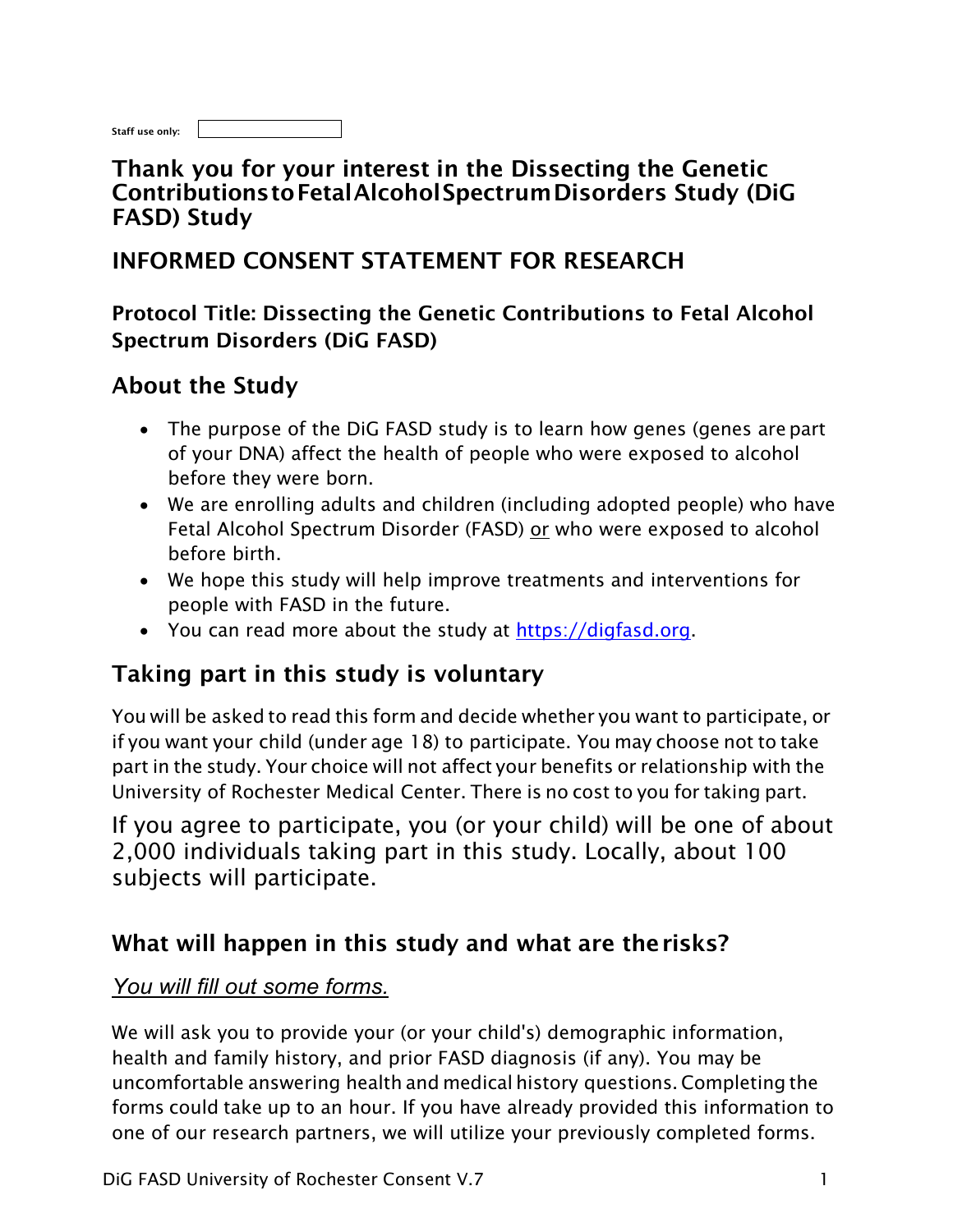#### *We will confirm your information.*

We will talk to you to make sure your information iscorrectand that you want to participate (or want your child to participate). This will take about 5 minutes.

#### *You will take pictures of your face.*

We will give you stickers to put on your (or your child's) face. Someone will take pictures of your face, and then upload them to our secure study site. This will take about 5 minutes.

#### *You will provide a saliva (spit)sample.*

We will give you a kit with instructions and a tube for you (or your child) to provide a saliva sample. You will spit into the tube, put the tube into the envelope, and put the envelope into the mail. This will take about 5 minutes. We will collect DNA from the saliva. Your DNA will tell us about the genes that you have.

If you are being seen in a clinic and the staff is already planning to draw your blood for another medical test, we will ask them to draw a little extra for the DiG FASD study instead of asking you to provide a saliva sample. You should not have an extra needle stick. There are no extra risks besides the normal risks of a blood draw.

Information about your (or your child's) study participation and study results may be included in your (or your child's) electronic health record. If you have concerns about this or to obtain more detail, you should discuss this with the study team.

### *You will complete the BRAIN-online*

Researchers at San Diego State University (SDSU) have developed an online cognitive test called the BRAIN-online (Brief Assessment of Individual Neurobehavior – online version). DiG FASD has collaborated with SDSU to make the BRAIN-online part of this study. Once the DiG FASD study team receives your saliva sample, you will be invited to complete the BRAIN-online. Unfortunately, children under 5 years old are not eligible for this portion of the study. The BRAIN-online takes 30-45 minutes and starts with a very short survey followed by online activities or games. If you agree to participate in the BRAINonline, you will be sent a link and a unique non-identifiable code to use to access the test. You will use this code to complete the test, so SDSU will not know your name. Only DiG FASD study staff will be able to link your name with your assigned test code. You can enroll in DiG FASD and decide not to participate in the BRAIN-online at a later time.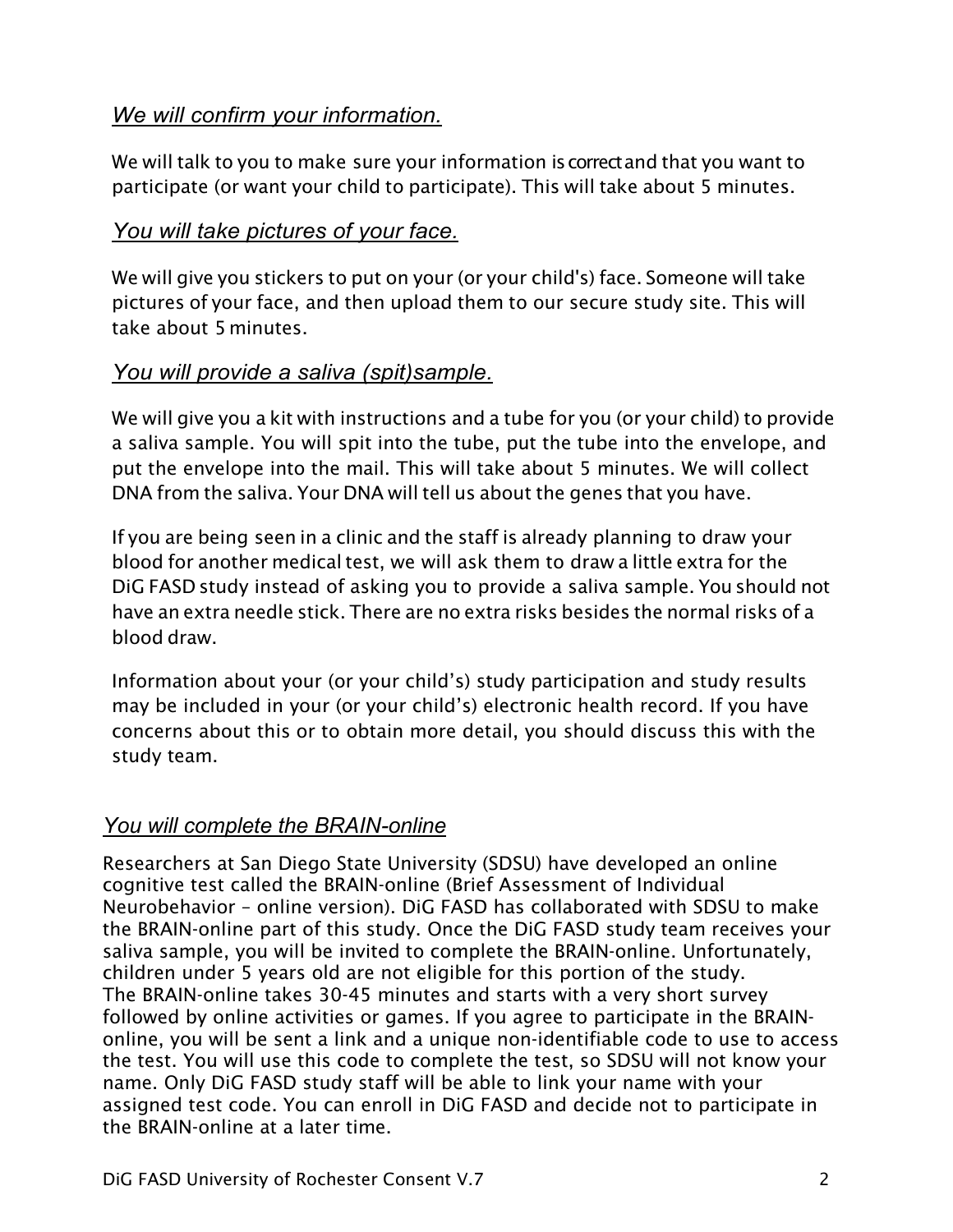## *Payment for participation.*

If you (or your child) decide to be in this study, you will be paid for your time and effort with a gift card. The amount paid to you (or your child) will depend on how much of the study you complete. If you complete the study forms, you will receive \$10. If you complete the photographs you will receive another \$10. If you submit a saliva sample, you will receive an additional \$30. If you complete the BRAIN-online, you will receive another \$10. If you complete the forms, photographs, saliva, and the BRAIN-online you will receive a total of \$60.

| <b>Study Task</b>         | Amount paid |
|---------------------------|-------------|
| Study forms completion    | \$10        |
| Photograph collection     | \$10        |
| Saliva collection         | \$30        |
| <b>BRAIN-online</b>       | \$10        |
| All above tasks completed | 860         |

# Your data might help people with FASD.

We will examine the parts of your DNA that code all of your genes. We may use the specimens collected as a part of this study for whole genome sequencing, which involves mapping all of your DNA. This could help us understand how differences in genes explain differences in FASD outcomes and may lead to better treatments and interventions for people with FASD. As this is a research study, you will not receive any of your (or your child's) genetic data. However, we will send you periodic updates about what we discover in the study. We may also contact you about other studies that you may want to participate in or more parts of this study that may be available in the future.

# Your sample and your health information will be secured.

We cannot guarantee absolute confidentiality, but we have processes in place to keep your data secure and will do everything we can to protect your data. This information will be kept as long as the DiG FASD study is open (or until you withdraw permission). Information from your (or your child's) DNA will be stored indefinitely at Indiana University on a secure computer. Your samples will be stored indefinitely at Indiana University in a secure room.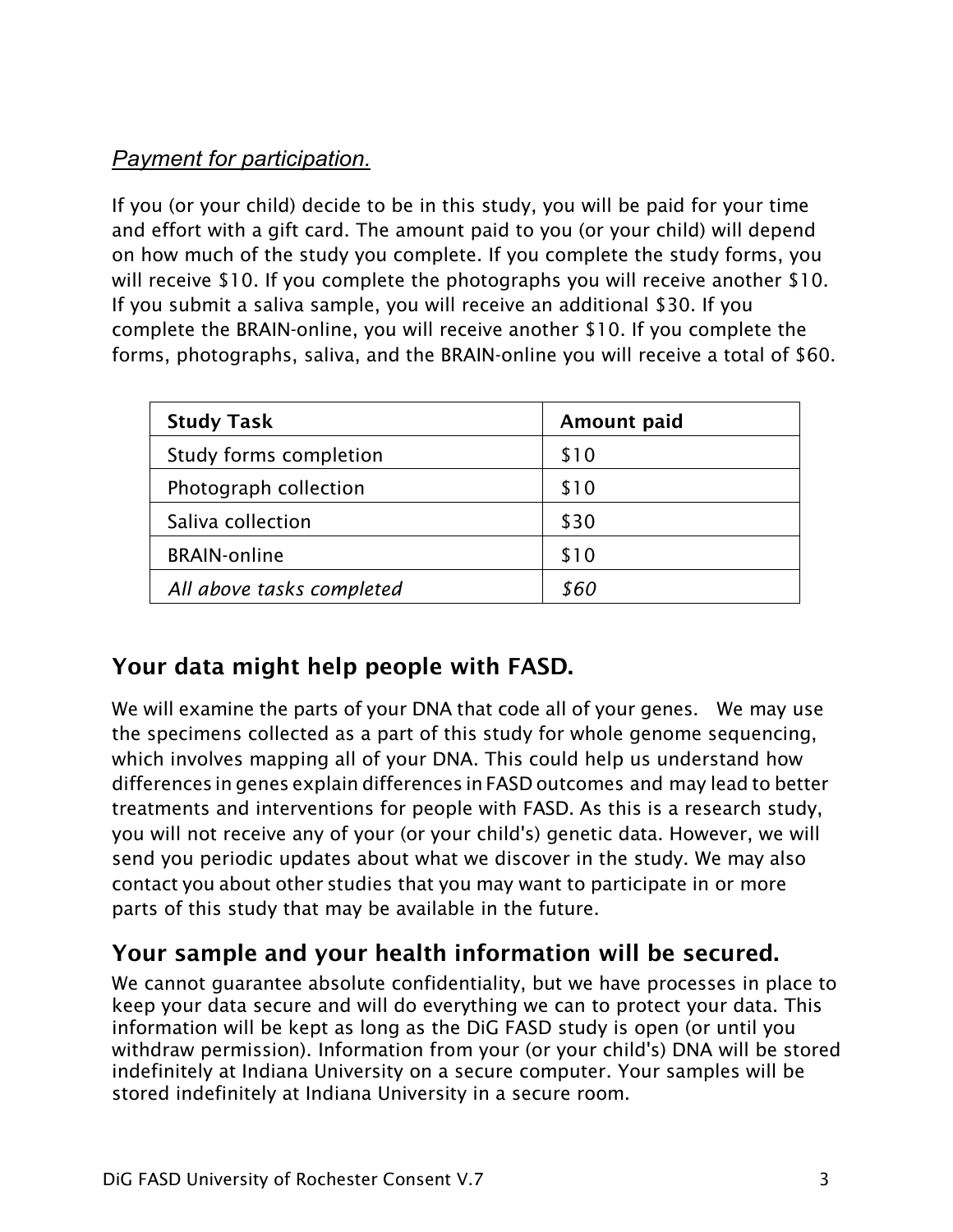#### HOW YOUR INFORMATION WILL BE PROTECTED AND WHAT WILL BE **SHARFD**

Your saliva, DNA, pictures of your face, and health information together are your "data." The DiG FASD study gives each person a code number and this list of names and assigned code numbers canonly beseenbythe study team. We may also create a globally unique identification (GUID) number that will be assigned to your research information. This number is generated by entering some information you provide into a secure database. GUIDs can be used to connect your information to other research studies without identifying you. Anydata being shared would have your name removed, so researchers who study your data will only see the code and not your name. There is a small risk your name could be leaked outside of the DiG FASD study. We will do everything we can to make sure this does not happen. There may be additional risks that we cannot expect.

Data collected during the BRAIN-online will be sent electronically to a secure cloud website that is controlled by Dr. Sarah Mattson at San Diego State University. Your name will not be included in these data. When your data is sent back to us, it will be linked to the other information you provided to DiG FASD.

There is a slight risk that other information couldbe learned from your DNA. DNA is what you inherit from your biological parents and pass on to your biological children. Every person's DNA is unique, so there is a very small chance that someone could identify you and unique things about you based on your genetic information. However, there are rules on how people can use this information. This research follows the Genetic Information Nondiscrimination Act (GINA), a federal law which generally makes itillegalfor health insurance companies, group health plans, and most employers to request the genetic information we get from this research and discriminate against you based on your genetic information. However, it does not protect you against discrimination by companies that sell life insurance, disability insurance or long-term care insurance. For more information about GINA, visit:

https:/[/www.genome.gov/10002077/genetic-discrimination/.](http://www.genome.gov/10002077/genetic-discrimination/)

### CERTIFICATE OF CONFIDENTIALITY

For the protection of your privacy, this research is covered by a Certificate of Confidentiality from the National Institutes of Health. The researchers may not disclose or use any information, documents, or specimens that could identify you in any civil, criminal, administrative, legislative, or other legal proceeding, unless you consent to it. Information, documents, or specimens protected by this Certificate may be disclosed to someone who is not connected with the research:

• ifthere is a federal, state, or local law that requires disclosure (such as to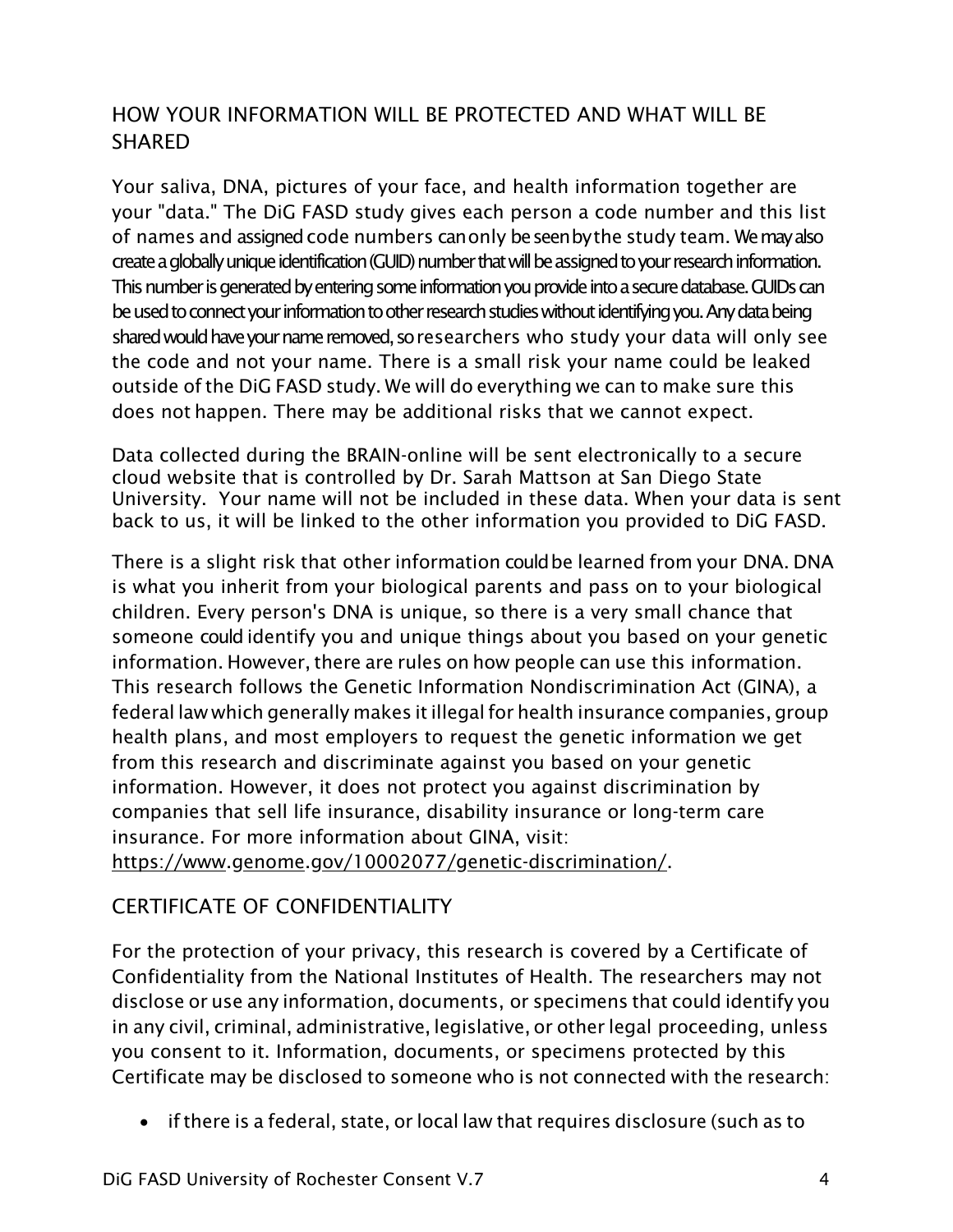report child abuse or communicable diseases);

- if you consent to the disclosure, including for your medical treatment;
- if it is used for other scientific research in a way that is allowed by the federal regulations that protect research subjects;
- for the purpose of auditing or program evaluation by the government or funding agency.

You should understand that a Certificate of Confidentiality does not prevent you or a member of your family from voluntarily releasing information about yourself or your involvement in this research. If an insurer, employer, or other person obtains your consent to receive research information, then the investigator may not use the Certificate to withhold that information. This means that you and your family must also actively protect your own privacy.

#### WHO YOUR DATA MAY BE SHARED WITH

Because the project is being done with other researchers around the world as part of the Collaborative Initiative on Fetal Alcohol Spectrum Disorders (CIFASD), data collected in this study will be sent electronically to a central location and could be used by other researchers in CIFASD. Names will not be included in these shared data. Other researchers who are not part of CIFASD may request access to these data but again, no names will be released. These other researchers will not ask for your consent to use your data. Your data may be used for future research studies or shared with other researchers for future research outside of the CIFASD database. If this happens, information which could identify you (such as your name or face photograph) will be removed before any information or specimens are shared. Since identifying information will be removed, we will not ask for your additional consent.

Researchers may be from the University of Rochester Medical Center and its Affiliates, Indiana University, as well as other universities, government agencies (like the National Institutes of Health), or private companies. Researchers may create new products (like new medicine) as part of their research. If that happens, you will not share in the profits or losses in the sale of these products.

Any published results from research on your sample will not identify you.

#### OTHER ORGANIZATIONS THAT MIGHT ACCESS YOUR DATA

There are other organizations that may access DiG FASD records and your information: the IU Institutional Review Board (or its designees) and state or federal agencies with oversight responsibilities for this research, including the Ofice of Human Research Protections (OHRP) and the National Institutes of Health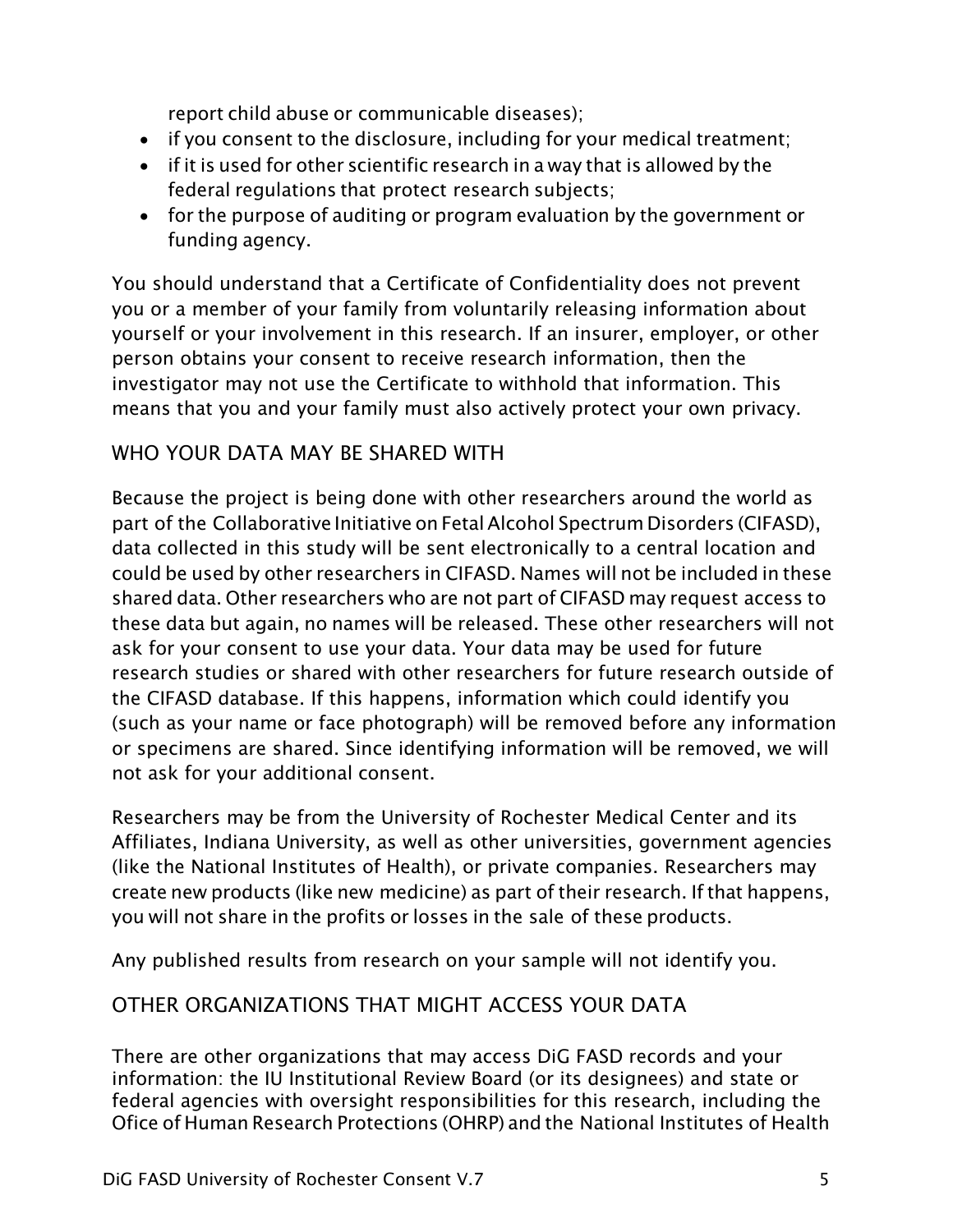(NIH).

Some data may also be provided to a government health research database for broad sharing with researchers around the world, but the data will not contain any information that could identify you.

After your information is shared with the people and companies listed above, the law may not require them to protect your information.

# You can change your mind

You may leave the study at any time. You can also decide that you want your saliva sample, photos, and information to be destroyed. If your data has already been shared with researchers, they can keep using the information but the DiG FASD study will no longer have your information to share with anyone else.

# You can ask questions

For questions about this study or to leave the study, contact the DiG FASD team: [fasd@iu.edu o](mailto:fasd@iu.edu)r 844-378-0002. If you feel that you or your child's participation has resulted in any emotional or physical discomfort please contact Christie Petrenko at 585-275-2991, extension 241.

To ask about your rights as a research participant or discuss concerns, contact the Indiana University Human Subjects Office: 800-696-2949 or [irb@iu.edu.](mailto:irb@iu.edu)

Locally you can contact the University of Rochester Research Subjects Review Board at (585) 276-0005 or (877) 449-4441 for the following reasons:

- You wish to talk to someone other than the research staff about your rights as a research subject;
- To voice concerns about the research;
- To provide input concerning the research process;
- In the event the study staff could not be reached.

# Confidentiality of Records and Authorization to Use and Disclose Information for Research Purposes

The University of Rochester makes every effort to keep the information collected from you private. In order to do so, we will keep the information you provide, as well as your (or your child's) medical records and photographs in a secure computer system at Indiana University School of Medicine in the Department of Medical and Molecular Genetics. Sometimes, however, researchers need to share information that may identify you with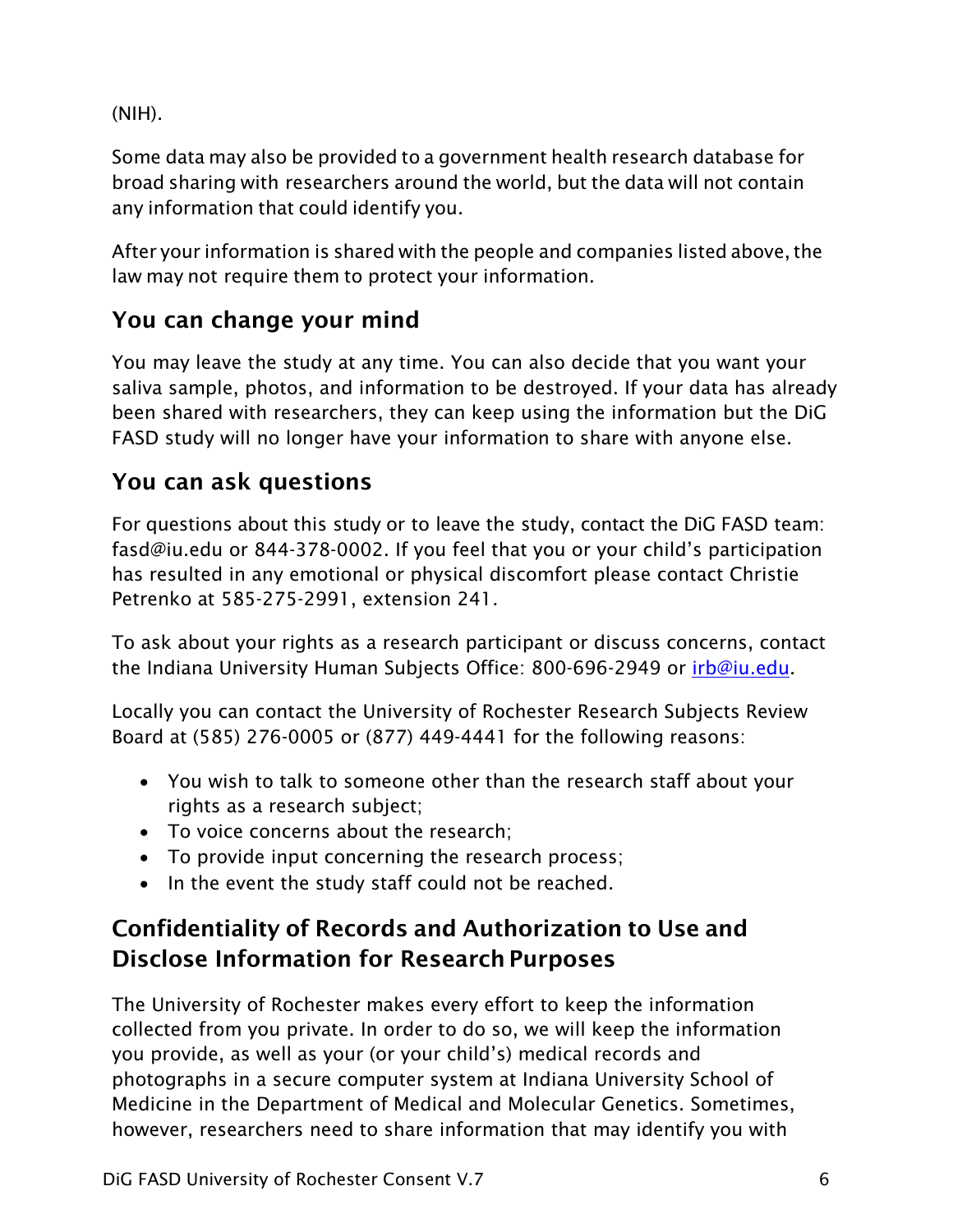people that work for the University, regulators or the study sponsor.

If you have never received a copy of the University of Rochester Medical Center (URMC) and Affiliates Notice of Privacy Practices, please ask the investigator for one.

#### *What information may be used and given to others?*

The study doctor will get your personal and medical information. For example:

- Research records
- Records about phone calls made as part of this research
- Records about your study visits
- Past and present medical records related to the study, including records of external providers that are available via your electronic health record at URMC & Affiliates
- Results of medical tests

#### *Who may use and give out information about you?*

- The study doctor and the study staff
- URMC and Affiliates

#### *Your information may be given to:*

- The Department of Health and Human Services
- The University of Rochester
- Indiana University
- The Collaborative Initiative on Fetal Alcohol Spectrum Disorders (CIFASD)
- National Institute on Alcohol Abuse and Alcoholism
- National Institutes of Health

#### *Why will this information be used and/or given to others?*

- To do the research
- To study the results
- To see if the research was done correctly

If the results of this study are made public, information that identifies you will not be used.

#### *What if I decide not to give permission to use and give out my*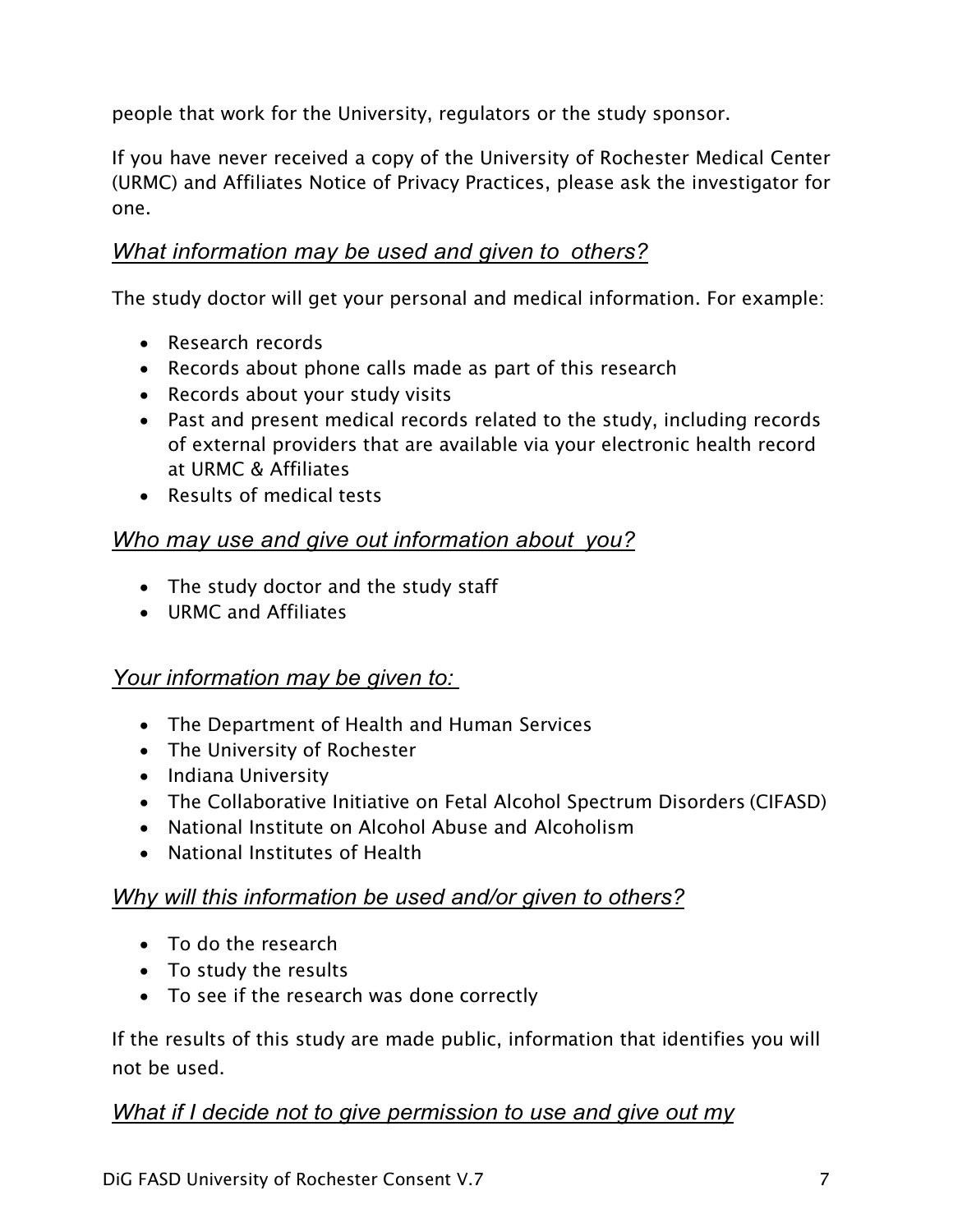#### *health information?*

Then you will not be able to be in this research study.

#### *May I review or copy my information?*

Yes, but only after the research is over.

#### *How long will this permission be valid?*

This permission will last indefinitely.

### *May I cancel my permission to use and disclose information?*

Yes. You may cancel your permission to use and disclose your health information at any time. You do this by sending written notice to the study doctor. Upon receiving the written notice, the study team will no longer use or disclose your health information and you will not be able to stay in this study. Information that has already been gathered may need to be used and given to others for the validity of the study.

#### *May I withdraw from the study?*

Yes. If you withdraw your permission to be in the study, no new health information identifying you will be gathered after that date. Information that has already been gathered may still be used and given to others.

#### *Is my health information protected after it has been given to others?*

No. There is a risk that your information will be given to others without your permission.

### Please tell us about yourself:

#### Please select one:

- $\Box$  I am an adult participant (I am aged 18 or older), and I do not have a court-appointed legal guardian.
- $\Box$  I am the court-appointed legal guardian of an adult participant who is 18 or older.
- $\Box$  I am the parent or legal guardian of a child participant who is younger than 7.
- $\Box$  I am the parent or legal guardian of a child participant who is ages 7-13.
- $\Box$  I am the parent or legal guardian of a child participant who is ages 14-17.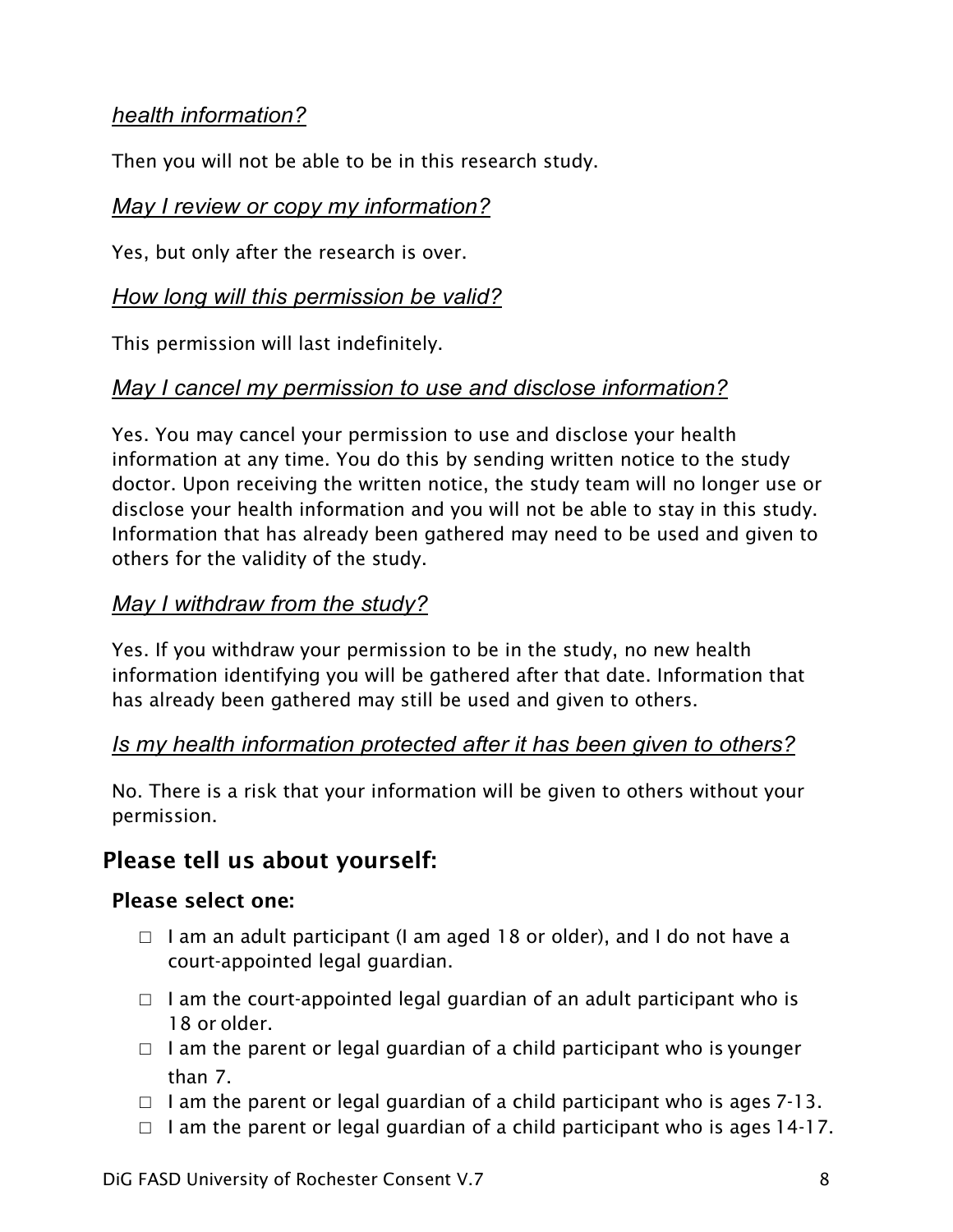*Participant Information*

Participant's First Name:

Participant's Last Name:

Participant's First Name at Birth:

Participant's Middle Name or Other Legal Name (if there was one) at Birth:

Participant's Last Name at Birth:

Participant's Sex at Birth:

- □ Male
- □ Female

Participant's City or Town of Birth:

*Parent or Legal Guardian Information*

Parent or legal guardian's first name:

Parent or legal guardian's last name: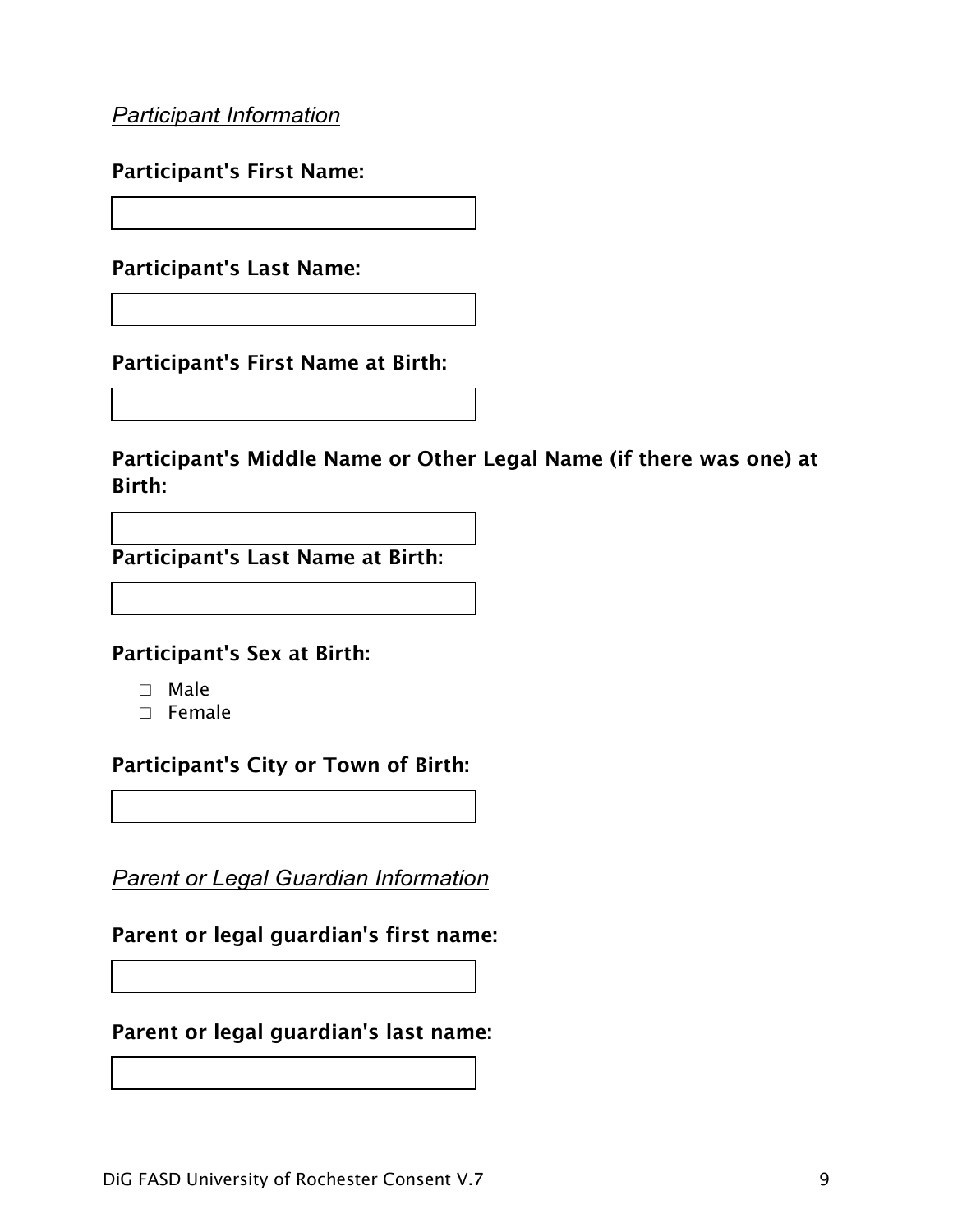*Contact Information*

Contact email address:

Contact phone number:

If your contact phone number is for a cell phone or mobile phone, would you like to receive text messages?

(If your phone plan charges you to receive text messages, you may be charged for these messages.)

- □ Yes
- □ No

Please tell us which cell phone provider you use so that we can send you text messages:

- □ AT&T
- □ T-Mobile
- □ Verizon
- □ Sprint
- □ Virgin Mobile
- □ Tracfone
- □ Metro PCS
- $\Box$  Boost Mobile
- □ Cricket
- □ Other:

#### Contact mailing address, line 1 (street address):

#### Contact mailing address, line 2 (such as apartment number):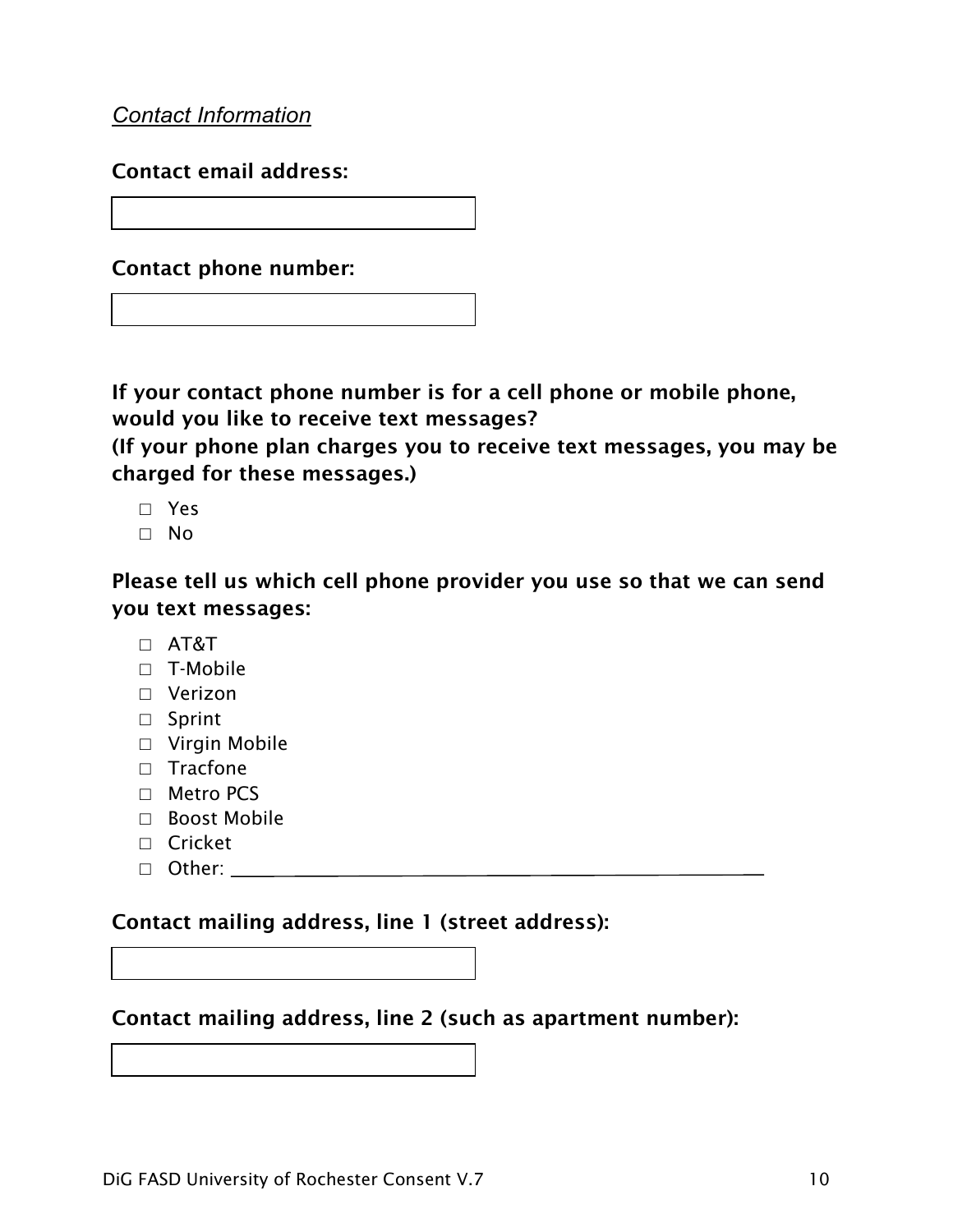#### City or town:

State or province:

Zip or postal code:

Country: